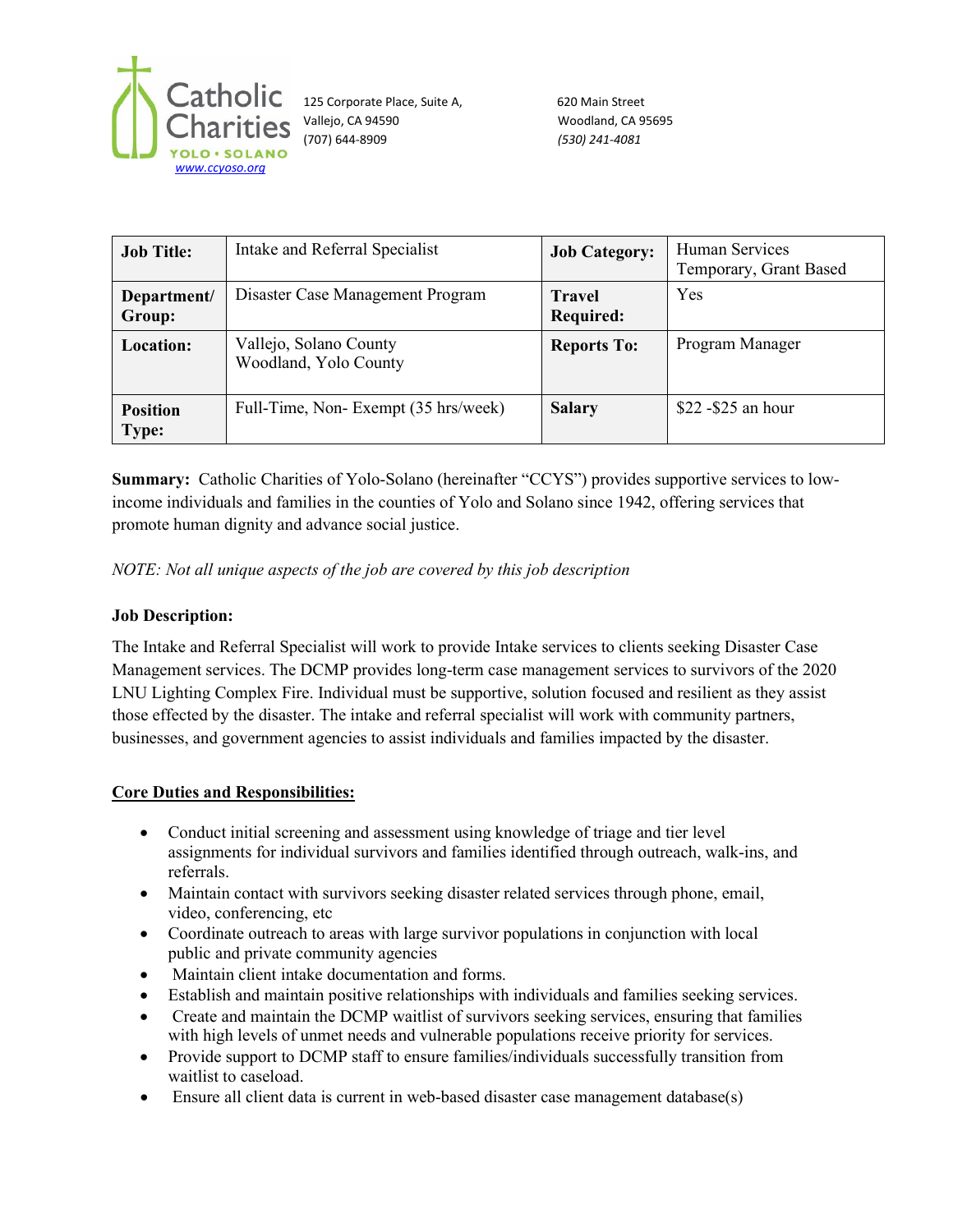

125 Corporate Place, Suite A, 620 Main Street Vallejo, CA 94590 Woodland, CA 95695 (707) 644-8909 *(530) 241-4081*

- Maintain absolute confidentiality on all client/survivor information
- Develop a relationship with client families to provide the best advocacy and direction to these families to ensure their reaching self-sufficiency.
- Provide highly skilled and culturally sensitive services to diverse populations.
- Provide crisis intervention to individuals and families facing emergencies around food, shelter, medical, re-construction and other needs as presented by client.
- Utilize knowledge of the resources available at all levels of government (federal, state and local), as well as government and community resources to make appropriate referrals to resolve identified issues.
- Conduct home visits, as necessary.
- Advocates and interacts with other service providers on behalf of participants.
- Ensures complete case files and present case files to Case Manager for review.
- Identify and connect disaster survivors to resources on the local, state, and federal level.
- Reports gaps in services to Case Manager.
- Assist clients in applying for and receiving public and private benefits.
- Attend regular sessions with immediate supervisor.
- Attend CCYS's in-service training and unit meetings as well as any other agency-related activities.
- Complete statistical reports.
- Other duties as assigned by supervisor.

#### **Core Competencies:**

- Understands CCYS mission and is responsible, adaptive, resourceful, innovative & solution focused and team oriented.
- Demonstrate a fundamental respect for the dignity of others.
- Understands and values quality improvement, able to effectively address overlapping projects and deadlines. Adaptable and reliable in the face of conflict, crisis, or changing priorities.
- A demonstrated commitment to diversity and inclusion, valuing a diversity of perspectives and encouraging contributions by all team members.
- High analytical abilities to process large amounts of data from multiple sources.
- Ability to prioritize across multiple types of work and coordinate the work of others.
- Actively engages in problem solving; Responds to complaints; Seeks resolution of conflicts. Is organized, efficient, and effective; Sets goals for work tasks: Identifies priority issues; Meets productivity standards.
- Works collaboratively with community partners, staff, and/or the leadership team to encourage and support the accomplishment of goals/tasks/position duties.
- Provide exemplary customer service to both external and internal clients.
- Demonstrates a commitment to learning and improvements; Pursue activities to enhance personal and professional growth for self and others.
- Protects the confidentiality and information/documentation obtained by nature of work.